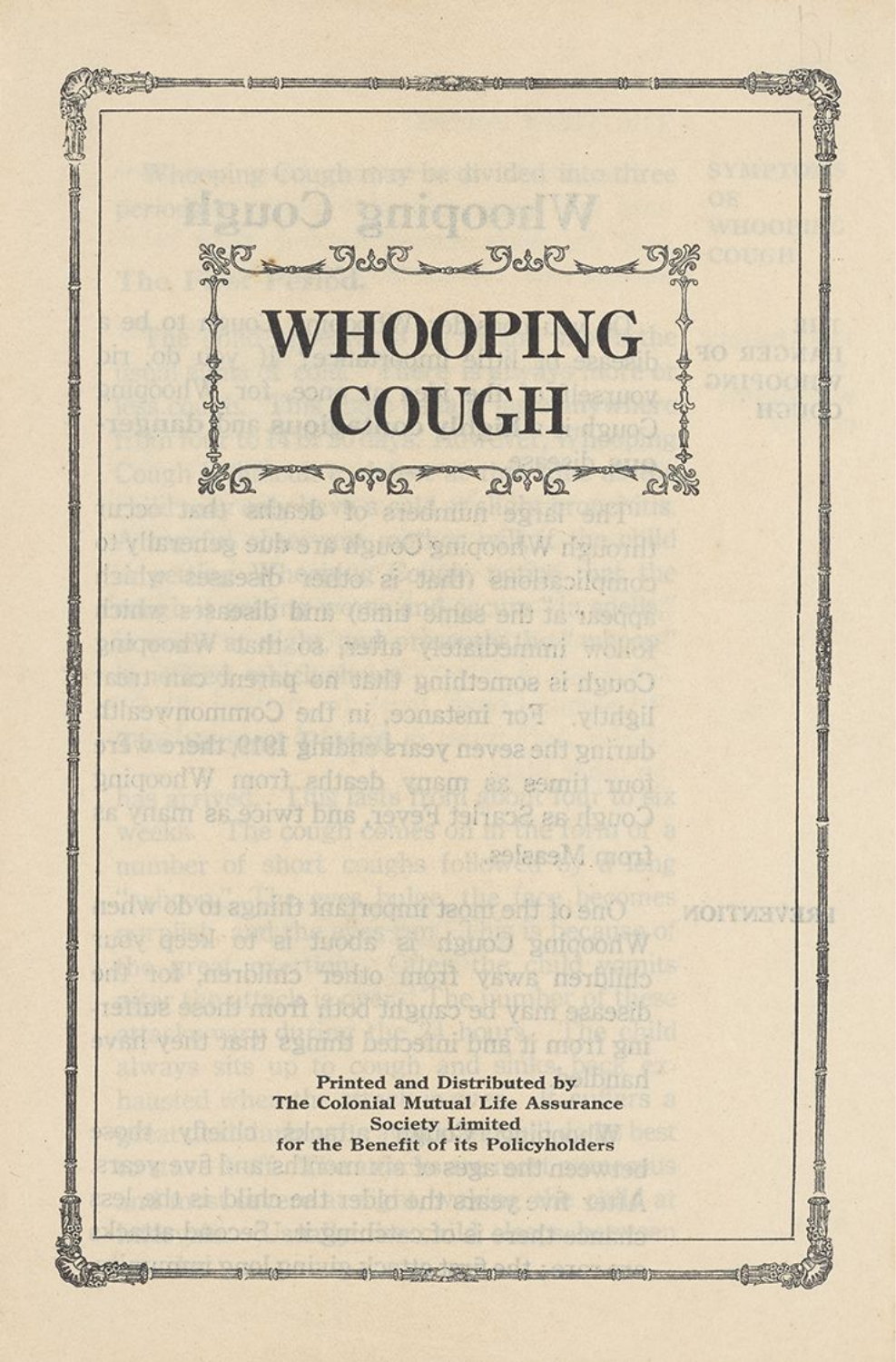# **Whooping Cough**

THE DANGER OF WHOOPING COUGH

Do you consider Whooping Cough to be a disease of little importance? If you do, rid yourself of the idea at once, for Whooping Cough is a **highly contagious** and **dangerous** disease.

The large numbers of deaths that occur through Whooping Cough are due generally to complications (that is other diseases which appear at the same time) and diseases which follow immediately after, so that Whooping Cough is something that no parent can treat lightly. For instance, in the Commonwealth during the seven years ending 1919, there were four times as many deaths from Whooping Cough as Scarlet Fever, and twice as many as from Measles.

#### PREVENTION

One of the most important things to do when Whooping Cough is about is to keep your children away from other children, for the disease may be caught both from those suffering from it and infected things that they have handled. Pelrotei(I hmn hatchy

Whooping Cough attacks chiefly those between the ages of six months and five years. After five years the older the child is the less chance there is of catching it. Second attacks are rare; the first attack giving long immunity.

oiTT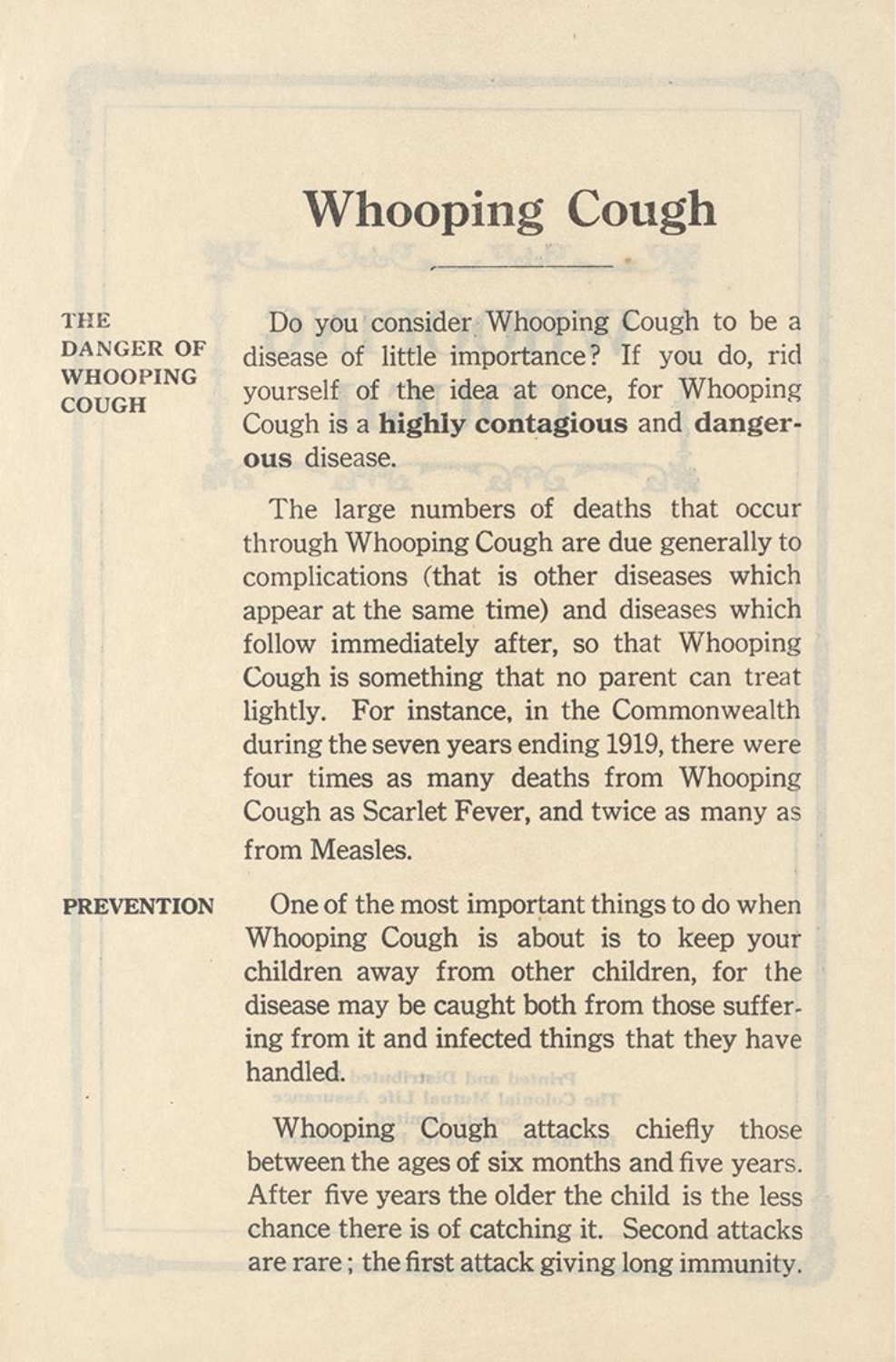Whooping Cough may be divided into three SYMPTOMS periods. Kitlemoa) redissionis sasso varit filmu OF ever, the cough persists through sheer habit)

boised bridT ad?

## The First Period.

The child appears to be ill and shows the usual signs of cold. There is always more or less cough. This stage usually lasts anywhere from four to 14 or 20 days. However, Whooping Cough is difficult to detect at this time as the child may only have a cold or slight bronchitis. A careful observant mother will, if the child is getting Whooping Cough, notice that the cough is getting worse and occurs " in spells," is worse at night, and presently the " whoop " is noticed, which shows wood who absthe ship Whooping Cough must be notified to the

### The Second Period

has arrived. This lasts from about four to six weeks. The cough comes on in the form of a number of short coughs followed by a long " whoop." The eyes bulge, the face becomes purplish, and the eyes. run. This is because of the great exertion. Often the child vomits after the attack is over. The number of these attacks vary during the 24 hours. The child always sits up to cough and sinks back exhausted when the attack is over. It suffers a great deal during the attack and will do its best to stave it off. The attacks are most numerous and most severe at night, waking the child at intervals. Usually the child sleeps between attacks.

WHOOPING COUGH

TERATMETER